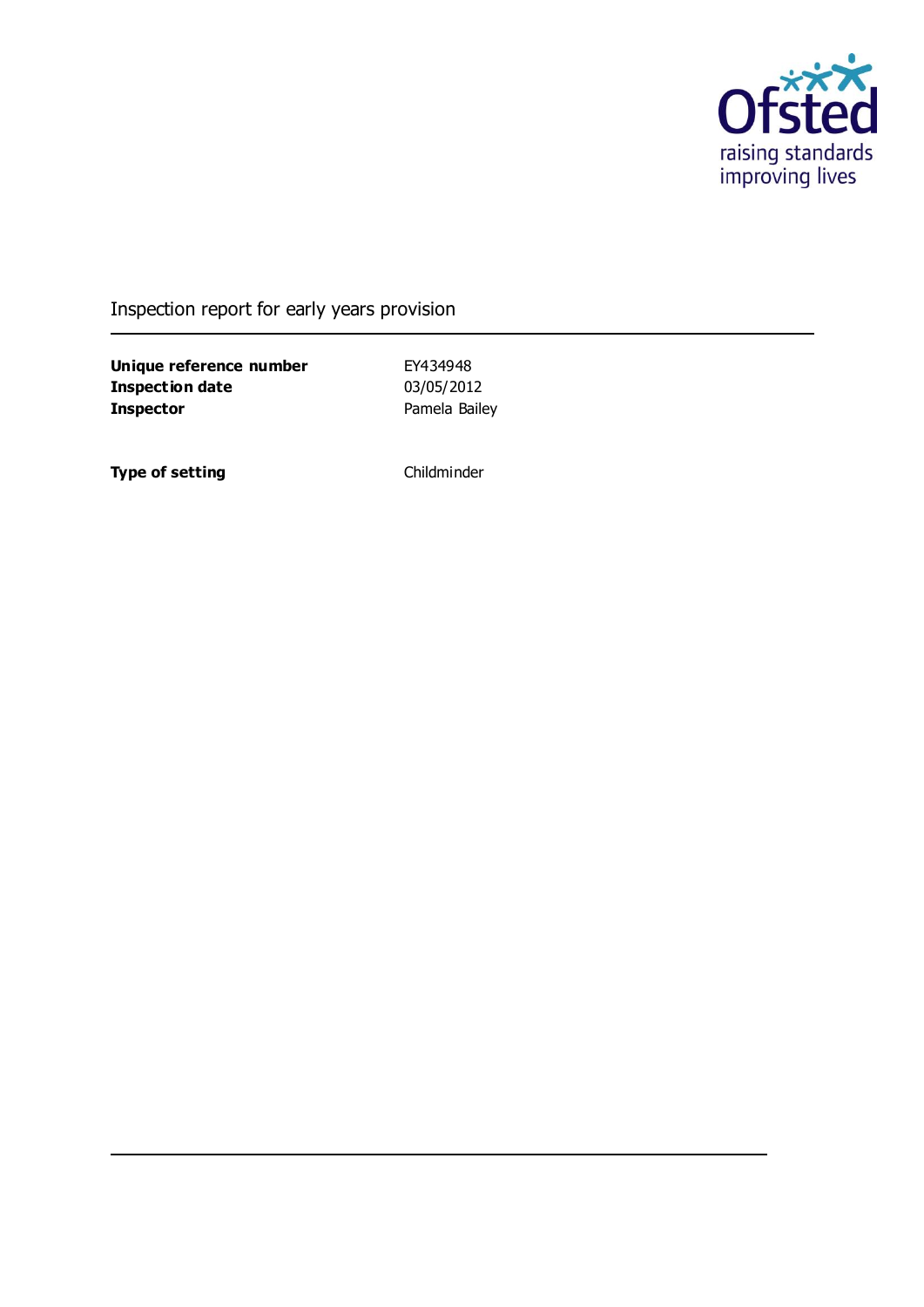The Office for Standards in Education, Children's Services and Skills (Ofsted) regulates and inspects to achieve excellence in the care of children and young people, and in education and skills for learners of all ages. It regulates and inspects childcare and children's social care, and inspects the Children and Family Court Advisory Support Service (Cafcass), schools, colleges, initial teacher training, work-based learning and skills training, adult and community learning, and education and training in prisons and other secure establishments. It assesses council children's services, and inspects services for looked after children, safeguarding and child protection.

If you would like a copy of this document in a different format, such as large print or Braille, please telephone 0300 123 1231, or email enquiries@ofsted.gov.uk.

You may copy all or parts of this document for non-commercial educational purposes, as long as you give details of the source and date of publication and do not alter the information in any way.

T: 0300 123 1231 Textphone: 0161 618 8524 E: enquiries@ofsted.gov.uk W: [www.ofsted.gov.uk](http://www.ofsted.gov.uk/)

© Crown copyright 2012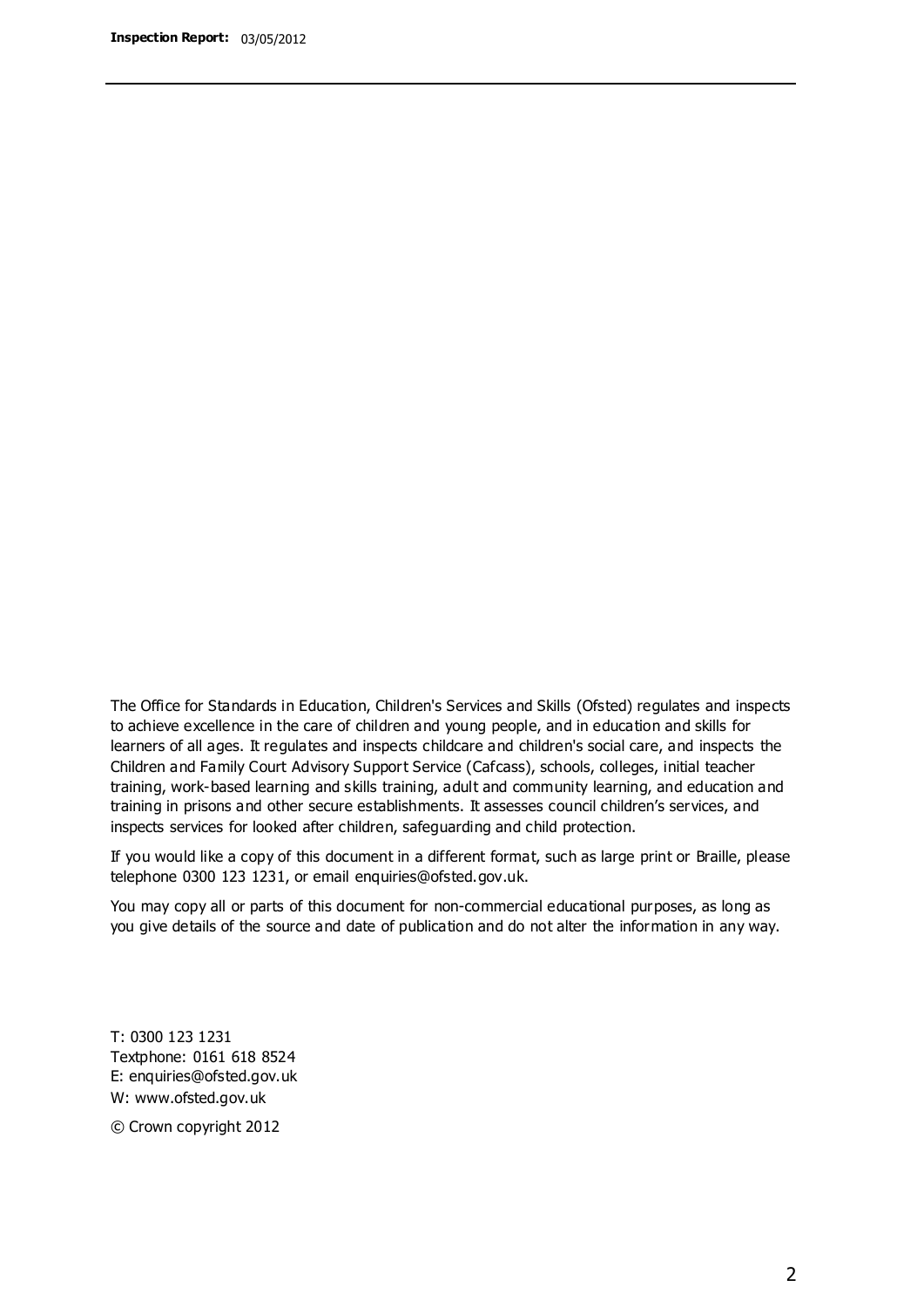#### **Introduction**

This inspection was carried out by Ofsted under Sections 49 and 50 of the Childcare Act 2006 on the quality and standards of the registered early years provision. 'Early years provision' refers to provision regulated by Ofsted for children from birth to 31 August following their fifth birthday (the early years age group). The registered person must ensure that this provision complies with the statutory framework for children's learning, development and welfare, known as the *Early* Years Foundation Stage.

The provider must provide a copy of this report to all parents with children at the setting where reasonably practicable. The provider must provide a copy of the report to any other person who asks for one, but may charge a fee for this service (The Childcare (Inspection) Regulations 2008 regulations 9 and 10).

The setting also makes provision for children older than the early years age group which is registered on the voluntary and/or compulsory part(s) of the Childcare Register. This report does not include an evaluation of that provision, but a comment about compliance with the requirements of the Childcare Register is included in Annex B.

Please see our website for more information about each childcare provider. We publish inspection reports, conditions of registration and details of complaints we receive where we or the provider take action to meet the requirements of registration.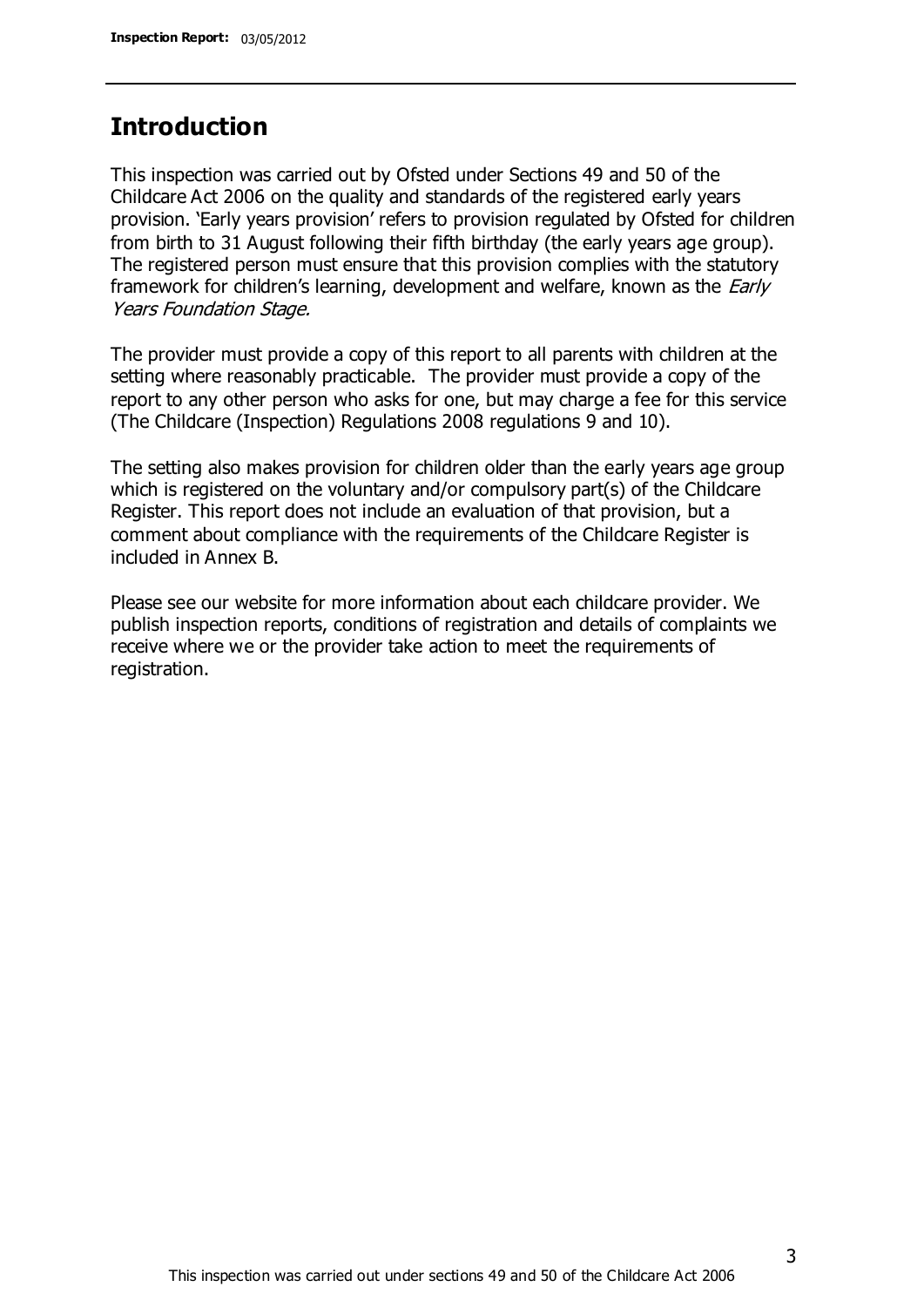### **Description of the childminding**

The childminder was registered in 2011. She lives with her husband and son aged two years in the London Borough of Croydon, close to shops, schools, parks and public transport links. The whole of the childminder's home is used for childminding. There is a communal garden for outside play.

The childminder is registered on the Early Years Register and the compulsory and voluntary parts of the Childcare Register. She may care for a maximum of three children under eight years at any one time; of these, no more than two may be in the early years age range. She is currently minding four children in this age group, some of who attend on a part-time basis. The childminder regularly takes the children to the local park and attends several children's groups.

### **The overall effectiveness of the early years provision**

Overall the quality of the provision is good.

Children benefit greatly from a child-focused environment, which reflects their individual needs, interests and achievements. Systems to support children through observation and assessment are well established. Overall, effective arrangements exist to ensure children's safety and promote their good health. However, the childminder is in breach of one of the specific legal requirements relating to documentation. Strong links with parents help to involve them in their child's care and learning. The childminder demonstrates a good capacity to maintain continuous improvement.

### **What steps need to be taken to improve provision further?**

To meet the specific requirements of the EYFS, the registered person must:

• improve the record of risk assessment so that it includes information on who conducted it, date of review and any action following a review or incident. (Documentation) 17/05/2012

To further improve the early years provision the registered person should:

- provide regular opportunities for children to practise the emergency evacuation procedures so that they become familiar with the routine in the event of an emergency
- improve the range of resources that reflect positive images of disability.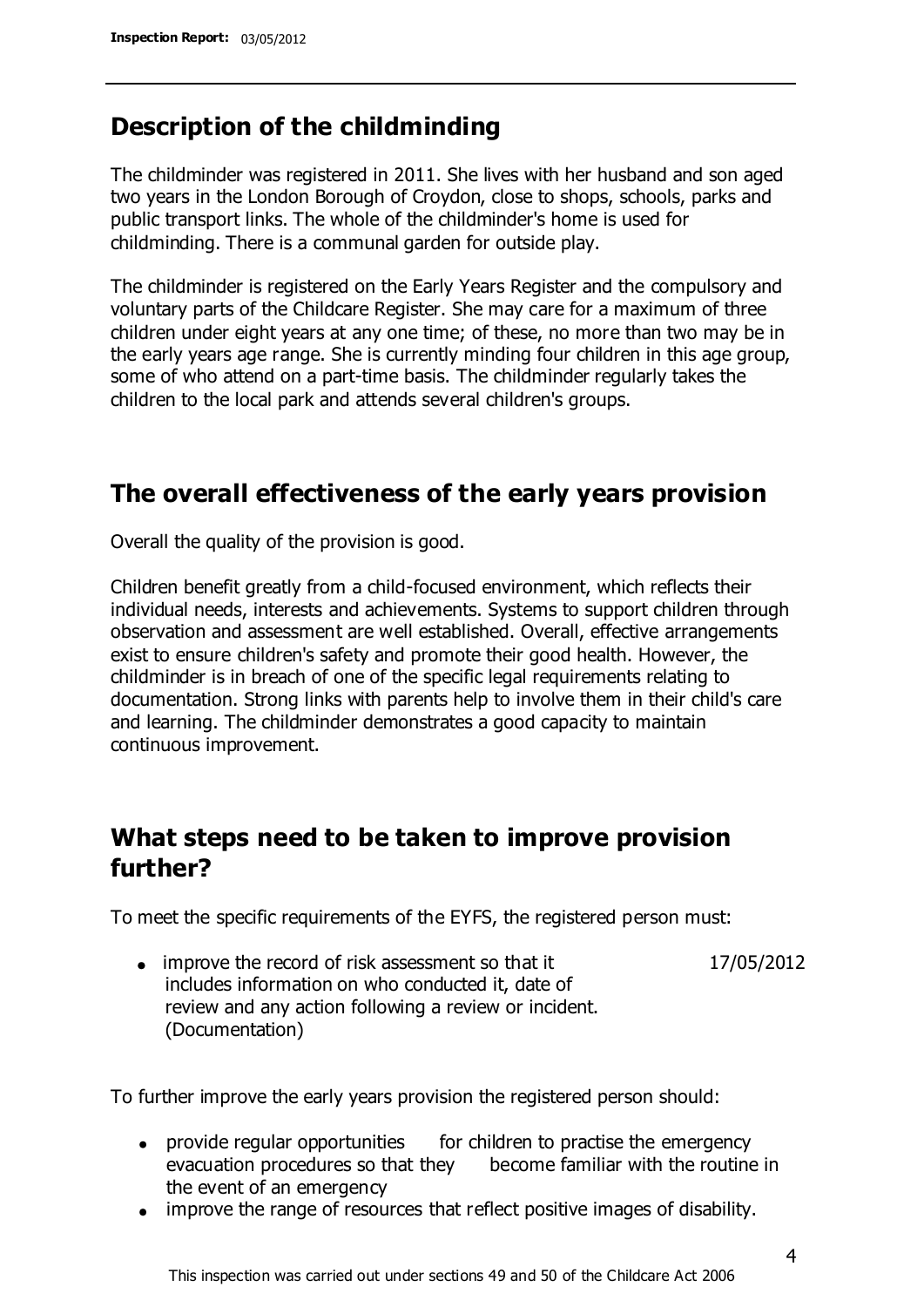## **The effectiveness of leadership and management of the early years provision**

The childminder has a secure knowledge and understanding of safeguarding children issues. She is aware of her role and responsibility to promote children's welfare. Regular risk assessments indoors, outdoors and on outings enable the childminder to identify and address any potential hazards. This ensures that children can play, learn and explore without danger. Although the record of risk assessments does not include all information as stated in the specific legal requirement, this does not have a significant impact on children's safety. The childminder's home is clean and well kept. There are consistent procedures in place to promote children's good health and prevent the spread of infection.

The childminder has effective systems in place to monitor and assess her provision. Since registration, she has installed a climbing frame in the outdoor communal area. This is used to help children who are less confident improve their physical skills. She has also become a member of a childminder's forum which enables her to gain ideas about best practice. The childminder recognises that aspects of her service can be developed, and has taken positive steps to secure training on the revised Early Years Foundation Stage. This demonstrates the childminder's ability to drive and secure improvements, and her willingness to plan for future changes.

The childminder makes good use of the available resources. For example, trips within the local community and visits to children's groups are used well to achieve the planned goals. The childminder is enthusiastic about what she does and arranges her home effectively to promote children's learning and development. She provides a good range of age-appropriate equipment, toys and resources, some of which reflect positive images of different culture, religion and gender, and, to a lesser extent, disability.

Positive relationships have been fostered with parents, ensuring each child's needs are met. The childminder shares information about the service she provides with parents through her written policies and procedures. Parents are kept well informed of their child's progress through discussions, daily contact diaries and the children's learning profiles. There are currently no children on roll who attend other settings or need support from other agencies. The childminder is aware of the need to work in partnership with others, should the need arise. Parents are actively involved in decision making through the use of questionnaires. Parents comment very positively on safety, cleanliness, routines and foods, and their involvement with their children's learning through continuing activities at home.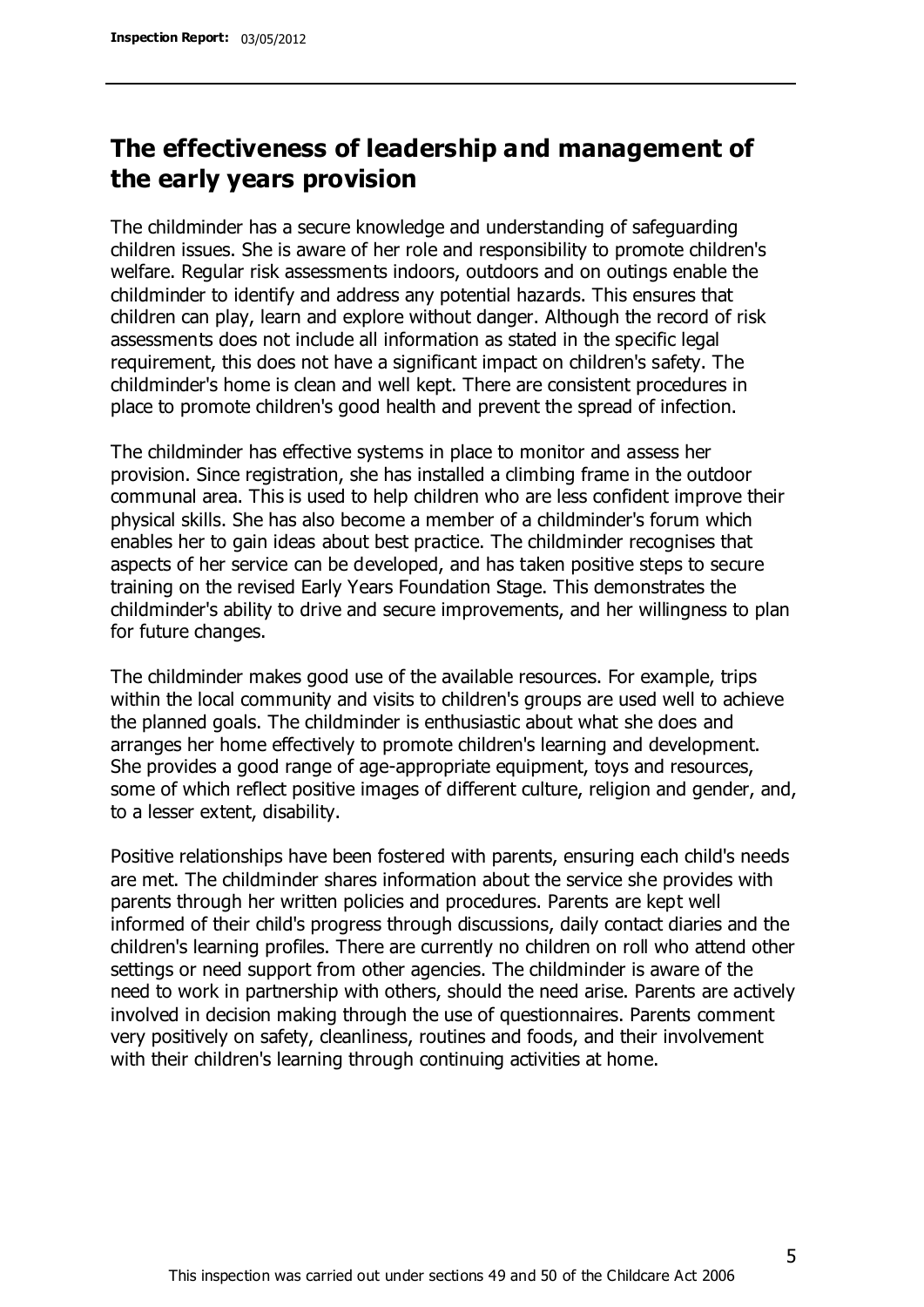### **The quality and standards of the early years provision and outcomes for children**

The childminder closely observes children's play and evaluates their learning. She uses this to identify and plan a wide variety of purposeful, stimulating and fun activities for children, which will support further development. Consequently, children engage in activities that sustain their interest and help them develop skills for future learning. Children have formed strong attachments to the childminder and well established routines help them to feel safe and secure. They enjoy lots of warmth and affection through hugs and cuddles. Children eagerly explore their surroundings and participate in activities on offer. They are developing positive relationships playing alongside their friends, sharing resources and taking turns. Children behave well. They listen and respond positively to the childminder's guidance and advice, which helps them to develop an understanding of how to keep themselves safe. Their understanding of safety is enhanced further, as they practice road safety when out and about in the local community. However, children have less opportunity to practise the emergency evacuation procedures, in order to familiarise themselves with the routine to be followed in the event of an emergency.

Children show a good awareness of effective personal hygiene routines and selfcare skills from an early age. For example, children demonstrate good hand washing skills before and after eating and after a nappy change. Children benefit from healthy meals and snacks. They enjoy a range of fresh fruits where simple mathematical concepts, such as colour and shape are woven effectively into the children's learning. Fresh drinking water is readily available for children to help themselves, which encourages them to think about their own needs. Children take part in a vast range of physical activities inside and outside the home that contribute to a healthy lifestyle. They develop new skills as they learn to use climbing frames and wheeled toys. They are able to manoeuvre themselves through, over and around obstacles when visiting the soft play area.

Children are supported well to develop their communication skills. The childminder talks to children at all times, using appropriate questioning techniques to the children's level of understanding. Children thoroughly enjoy listening to stories and use books with confidence. They eagerly participate in singing familiar nursery rhymes and dancing. Children's understanding of the society in which they live is beginning to develop through stories, celebration of different festivals and play resources. Trips to the local parks and farm increase their understanding of different animals and how they live. Children demonstrate secure knowledge of how to operate interactive programmable toys and take pleasure in displaying their skills. Children take part in a varied range of art and craft activities where they are able to express their creativity and explore a variety of different textures. For example, they mould dough, use different materials to create pictures and apply paints in a variety of ways. The childminder supports children to recognise the changes that occur when two colours of paint are mixed together.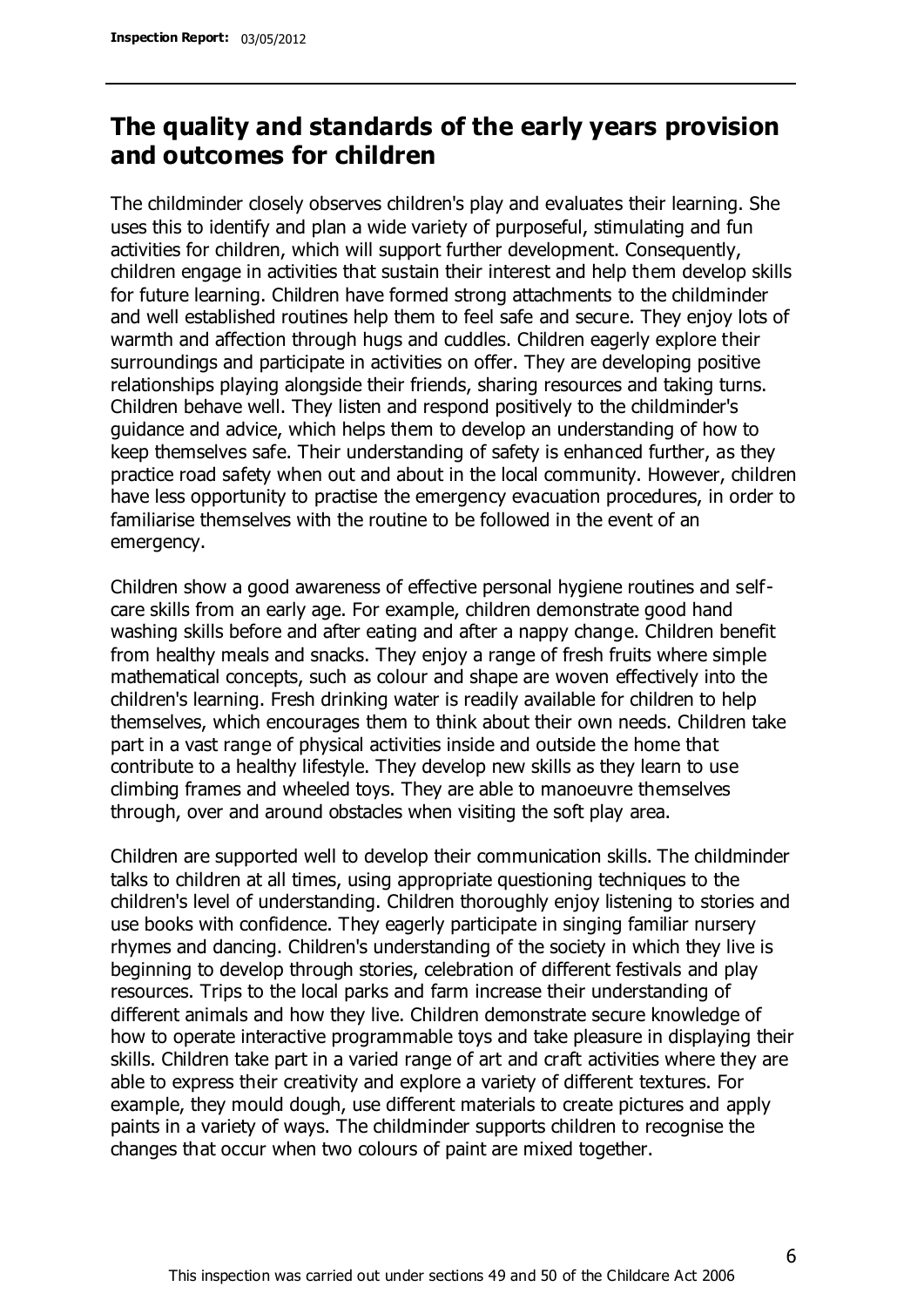## **Annex A: record of inspection judgements**

#### **The key inspection judgements and what they mean**

Grade 1 is Outstanding: this aspect of the provision is of exceptionally high quality Grade 2 is Good: this aspect of the provision is strong Grade 3 is Satisfactory: this aspect of the provision is sound Grade 4 is Inadequate: this aspect of the provision is not good enough

#### **The overall effectiveness of the early years provision**

| How well does the setting meet the needs of the<br>children in the Early Years Foundation Stage? |  |
|--------------------------------------------------------------------------------------------------|--|
| The capacity of the provision to maintain continuous                                             |  |
| improvement                                                                                      |  |

#### **The effectiveness of leadership and management of the early years provision**

| The effectiveness of leadership and management of the             |   |
|-------------------------------------------------------------------|---|
| <b>Early Years Foundation Stage</b>                               |   |
| The effectiveness of leadership and management in embedding       |   |
| ambition and driving improvement                                  |   |
| The effectiveness with which the setting deploys resources        |   |
| The effectiveness with which the setting promotes equality and    |   |
| diversity                                                         |   |
| The effectiveness of safeguarding                                 |   |
| The effectiveness of the setting's self-evaluation, including the |   |
| steps taken to promote improvement                                |   |
| The effectiveness of partnerships                                 | 3 |
| The effectiveness of the setting's engagement with parents and    |   |
| carers                                                            |   |

#### **The quality of the provision in the Early Years Foundation Stage**

The quality of the provision in the Early Years Foundation Stage  $\vert$  2

#### **Outcomes for children in the Early Years Foundation Stage**

| <b>Outcomes for children in the Early Years Foundation</b>    |  |
|---------------------------------------------------------------|--|
| <b>Stage</b>                                                  |  |
| The extent to which children achieve and enjoy their learning |  |
| The extent to which children feel safe                        |  |
| The extent to which children adopt healthy lifestyles         |  |
| The extent to which children make a positive contribution     |  |
| The extent to which children develop skills for the future    |  |

Any complaints about the inspection or report should be made following the procedures set out in the guidance available from Ofsted's website: www.ofsted.gov.uk